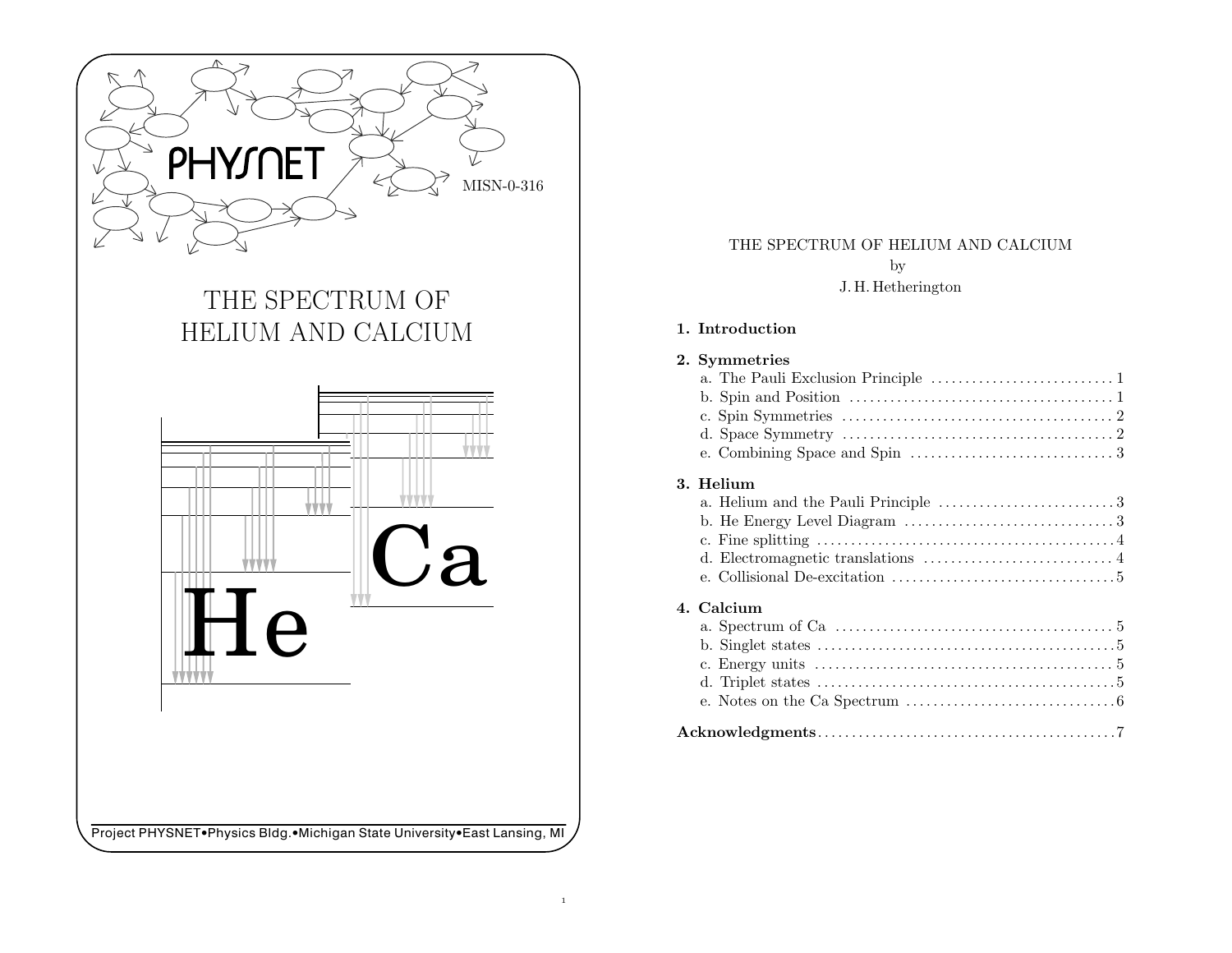#### Title: The Spectrum of Helium and Calcium

Author: J. H. Hetherington, Dept. of Physics & Astronomy, Mich. State Univ., E. Lansing MI

Version:  $2/1/2000$ Evaluation: Stage 0

#### Length: 1 hr; 16 pages

#### Input Skills:

- 1. Explain the shell structure and electronic configuration of atoms (MISN-0-318).
- 2. State the  $\Delta\ell$  and  $\Delta J$  selection rules for atomic transitions (MISN-0-314).

#### Output Skills (Knowledge):

- K1. Vocabulary: fine structure, spin singlet state, spin triplet state.
- K2. Sketch the energy level diagram for He (for one excited electron) and draw in the allowed transitions.
- K3. Sketch the energy level diagram for Ca (for one excited electron) and draw in the allowed transitions.
- K4. State the ∆S selection rule for atomic transitions.

## Output Skills (Rule Application):

- R1. Given the electronic configurations for two inequivalent electrons, determine all possible states and write them in spectroscopic notation.
- R1. Sketch the energy level diagram for <sup>a</sup> given two-valence-electron atom (for one excited electron only) and draw in the allowed transitions.

## THIS IS A DEVELOPMENTAL-STAGE PUBLICATION OF PROJECT PHYSNET

The goal of our project is to assist <sup>a</sup> network of educators and scientists in transferring <sup>p</sup>hysics from one person to another. We support manuscript processing and distribution, along with communication and information systems. We also work with employers to identify basic scientific skills as well as <sup>p</sup>hysics topics that are needed in science and technology. A number of our publications are aimed at assisting users in acquiring such skills.

Our publications are designed: (i) to be updated quickly in response to field tests and new scientific developments; (ii) to be used in both classroom and professional settings; (iii) to show the prerequisite dependencies existing among the various chunks of <sup>p</sup>hysics knowledge and skill, as a guide both to mental organization and to use of the materials; and (iv) to be adapted quickly to specific user needs ranging from single-skill instruction to complete custom textbooks.

New authors, reviewers and field testers are welcome.

## PROJECT STAFF

Andrew Schnepp Webmaster Eugene Kales Graphics Peter Signell Project Director

## ADVISORY COMMITTEE

| D. Alan Bromley   | Yale University                             |
|-------------------|---------------------------------------------|
| E. Leonard Jossem | The Ohio State University                   |
|                   | A. A. Strassenburg S. U. N. Y., Stony Brook |

Views expressed in <sup>a</sup> module are those of the module author(s) and are not necessarily those of other project participants.

°<sup>c</sup> 2001, Peter Signell for Project PHYSNET, Physics-Astronomy Bldg., Mich. State Univ., E. Lansing, MI 48824; (517) 355-3784. For our liberal use policies see:

http://www.physnet.org/home/modules/license.html.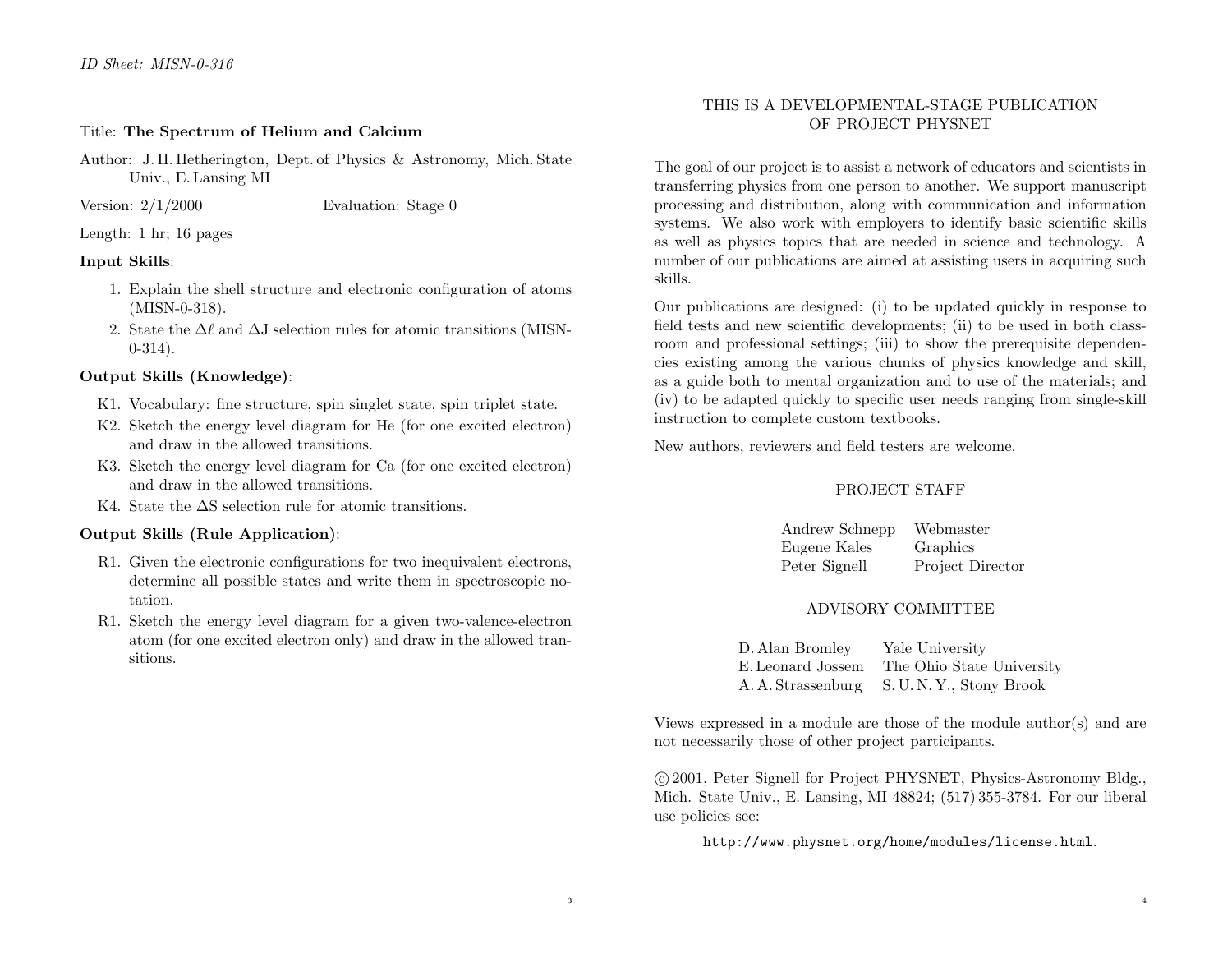## THE SPECTRUM OF HELIUM AND CALCIUM

#### by

## J. H. Hetherington

#### 1. Introduction

A very satisfying aspect of the quantum theory of atoms is the rather complete classification of all the energy levels of atoms. From this we have a rather detailed understanding of the otherwise bewildering spectral lines that characterize each element.

This particular unit concerns atoms with two valence electrons. To <sup>a</sup> low approximation the two electrons can independently occupy Hydrogenlike levels. There are important differences from the hydrogen levels, however. First, the charge on the nucleus is different, and second, the electrons do interact to some extent, and, most importantly, the Pauli exclusion principle places restrictions on the quantum numbers of the two-electron states that can exist. allowed quantum numbers. requires that the two-electron state be antisymmetric under interchange of the two electrons.

#### 2. Symmetries

2a. The Pauli Exclusion Principle. The Pauli exclusion principle says that only those states can exist which are antisymmetric under interchange of the two electrons. if the state stays the same when you exchange the two electron electrons, then it is "symmetric." If the state changes sign when you exchange the two electrons, then the state is "anti-symmetric." Thus exchange of the two electrons has the effect of multiplying the state by  $+1$  if the state is symmetric, and multiplying it by  $-1$  if the state is antisymmetric.

The Pauli principle "explains" why electrons cannot overlap in space and thus let all matter collapse. Although there are more sophisticated ways of expressing this principle, it stands by itself as an addendum to the other rules of quantum mechanics.

2b. Spin and Position. When you exchange one electron for the other you must exchange both their positions and their spins. In fact, the two-electron state is <sup>a</sup> product of the space and spin descriptions of the

two electrons and you can exchange their positions and spins separately! If exchanging their positions gives +1, then exchanging their spins must give  $-1$  so that exchanging both produces a product that is  $-1$ . That is the requirement of the Pauli Exclusion Principle.

We conclude that <sup>a</sup> state which is symmetric under exchange of the electrons' positions must be anti-symmetric under exchange of their spins. Similarly, <sup>a</sup> state which is anti-symmetric under position exchange must be symmetric under spin exchange.

**2c. Spin Symmetries.** When the both electrons have  $m_s = 1/2$ , we write the state as  $\left(\frac{1}{2}\frac{1}{2}\right)$  or, more succinctly, as  $(\uparrow \uparrow)$ . When the first electron has  $m_s = (1/2)$  and the second has  $m_s = -1/2$ , we write the state as  $(† \downarrow)$ . Then there are three *symmetric* spin states:

$$
S = 1, M_S = +1: (\uparrow \uparrow)
$$
  
\n
$$
S = 1, M_S = 0: \frac{1}{\sqrt{2}} [(\uparrow \downarrow) + (\downarrow \uparrow)]
$$
  
\n
$$
S = 1, M_S = -1: (\downarrow \downarrow)
$$

These are called the "triplet" states of two electrons because there are three of them. There is one *antisymmetric* spin state:

$$
S = 0, M_S = 0: \frac{1}{\sqrt{2}} [(\uparrow \downarrow) - (\downarrow \uparrow)]
$$

and of course this is called the "singlet" state of the two electrons. The two square roots of 2 are needed only for making numerical calculations, so they need not concern you here.

 $\triangleright$  In each line above, exchange the spin of electron 1 with the spin of electron 2 everywhere in that line. See for yourself that each line is either symmetric or anti-symmetric under the exchange.

2d. Space Symmetry. Each of the two electrons can have an  $\ell$  value that is any integer, so the total  $L$  can also be any integer. States with even L are symmetric in exchange of the electrons' positions, while states with odd L are antisymmetric. Thus the symmetric states are, in spectroscopic notation:  $S, D, G$ , etc. The anti-symmetric states are:  $P, F$ , etc.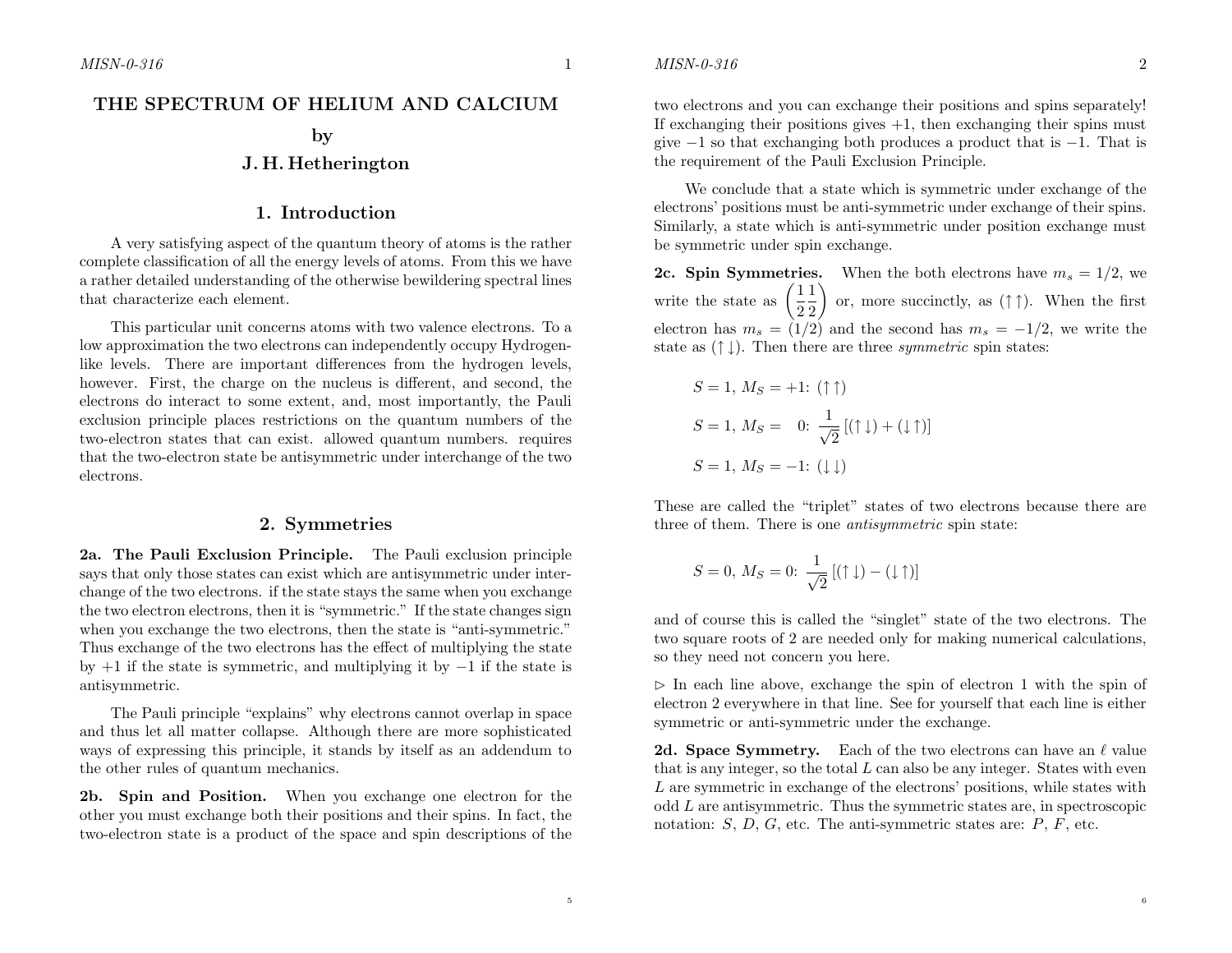$\delta$  4



Figure 1. Some energy levels of He, with an allowed and <sup>a</sup> forbidden transition to the ground state.

3c. Fine splitting. The <sup>3</sup>P levels in Fig. 1 are actually each split into three levels because  $S = 1$  can add to  $L = 1$  to give total angular momentum  $J = 0, 1, 2$ . Similarly, the <sup>3</sup>D levels are split into three levels with  $J= 1, 2, 3$ . The <sup>3</sup>S levels, even though they are called "triplet," are not split in this way because  $S = 1$  can add to  $L = 0$  in only one way, and gives  $J = 1$ . In the same way, all the singlet levels are unsplit because  $S = 0$  adds to L to give only one J, which is  $J = L$ .

You should determine all the possible J subscripts that can be applied to the spectroscopic notation heading the various columns of Fig. 1.

3d. Electromagnetic translations. Note that in Fig. 1 electromagnetic transitions are shown by lines connecting different levels. The  $\Delta L = \pm 1$  rule and the  $\Delta S = 0$  rule are compatible with all of the lines shown except for the dashed line from the  $2^{3}P$  level to the  $1^{1}S$  level. This dashed line violates  $S = 0$  but a high concentration of atoms in this level (although it is not the lowest level of the triplet states, many atoms excited to <sup>a</sup> higher triplet level decay to this state by allowed transitions shown on the diagram), and the large energy available for the decay (transition rate depends on the difference in energy levels in the transition), overcome the prohibition given by the  $\Delta S = 0$  rule, which is not absolute

**2e. Combining Space and Spin.** Since even-L states of two electrons are symmetric, the electrons' spins must be in the antisymmetric state:

 $L = 0, S = 0$  $L = 2, S = 0$ . . .

while for odd- $L$  states the spins must be in a symmetric state:

$$
L = 1, S = 1
$$
  

$$
L = 3, S = 1
$$

. .

#### 3. Helium

3a. Helium and the Pauli Principle. In the case of helium the nuclear charge is  $+2e$  which makes the levels have lower energy than they would have in hydrogen.

When Helium is in the ground state both electrons are in the 1S state  $(n = 1, \ell = 0)$ . Since both have  $\ell = 0$ , total  $L = 0$ . Thus the state is symmetric under position exchange and hence is anti-symmetric under spin exchange:  $S = 0$ .

3b. He Energy Level Diagram. In Fig. 1 the ground state corresponds to both electrons being in the 2s state  $(s^2$  configuration). As noted above, the Pauli exclusion principle does not allow more than one such level. And it must be the  $S = 0$  combination of the two spins of the electron.

The lowest two of the excited states in Fig. 1 are both of the  $1s2s$ configuration. Since the two electrons are inequivalent, i.e. they are in different states of n and/or  $\ell$ , the Pauli principle allows their spins to combine into either  $S = 1$  or  $S = 0$ . Because there is a selection rule  $\Delta S = 0$  (which is not completely rigorous as we will see below), these levels (singlet, i.e.  $S = 0$ , and triplet, i.e.  $S = 1$ ) are separated on the energy level diagram since only <sup>a</sup> few spectral lines result from transitions from triplet to singlet or *vice versa*.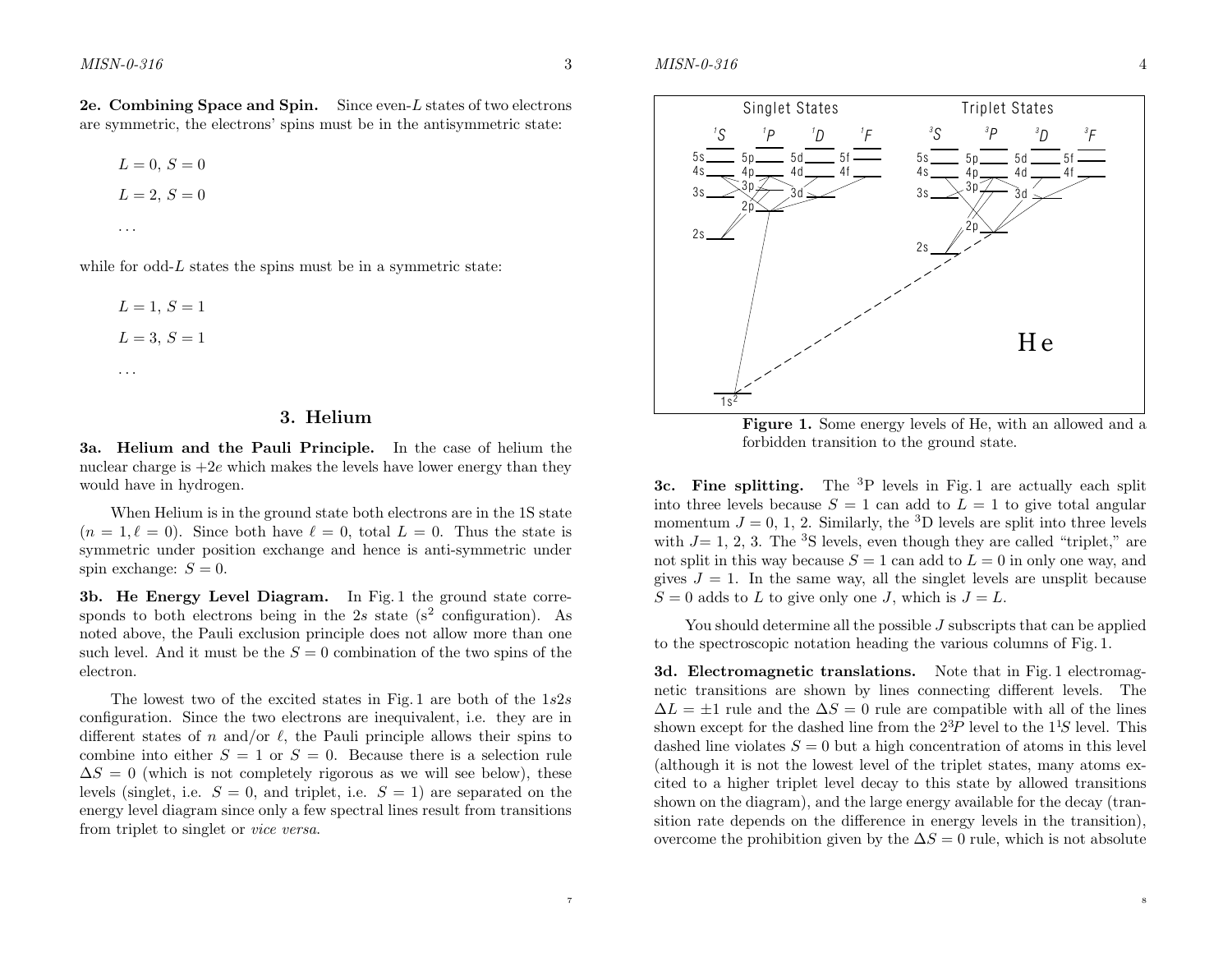anyway.

3e. Collisional De-excitation. It is interesting to ask how an atom that reaches the  $2<sup>3</sup>S$  level of He can ever be de-excited. Will it remain in that state forever? No, because in <sup>a</sup> gas the atom will bump into other atoms and it can deexcite by converting its stored energy into kinetic energy of motion of the two atoms. Note that He in this state should be quite chemically active until it returns to the ground state.

#### 4. Calcium

4a. Spectrum of Ca. Another atom with two electrons in a closed sshell is calcium. As one would expect from its greater chemical reactivity, the lowest excited states of Ca are substantially lower than the lowest excited states of He. [For example, the  $2<sup>3</sup>S$  level of He is at 19.8 eV compared to the lowest level of Ca, <sup>4</sup><sup>3</sup>S, at 1.88 eV.] The spectrum of Ca is somewhat similar to that of He in that singlet and triplet excited systems exist. In addition, in calcium we have bound states where both of the s electrons are excited. In Figure 2 we show an energy level diagram of Ca.

4b. Singlet states. Look at the first four columns of Fig. 2. They are labeled <sup>1</sup>S, <sup>1</sup>P, <sup>1</sup>, <sup>1</sup>F, respectively. These are levels where one electron is in the 4<sup>s</sup> state and the other electron is in some other state with the spins adding to zero angular momentum,  $S = 0$ . The ground state is among these levels and is at the bottom of the first column. It has two electrons in the 4s state (4s<sup>2</sup>). [The "core" electrons, i.e. those filling the 1s, 2s, 2p, 3<sup>s</sup>, 3<sup>p</sup> levels, are ignored because <sup>a</sup> great deal of energy would be required to remove these electrons and no important excited states of un-ionized Ca involves this kind of excitation. However, the x-ray spectrum of Ca would involve ionized (usually) Ca with one electron removed from the core. We will not be concerned with core excitations in this unit.]

**4c. Energy units.** The vertical axis in Fig. 2 is in units of  $10^{-3}$  cm<sup>-1</sup>; if you wish to translate this into electron volts, merely multiply the vertical coordinate by 0.124. For example, the 1.88 eV mentioned above, when divided by 0.124, is  $15.2$  — which is about the location of the lowest excited state in Fig. 1.

**4d. Triplet states.** The second four columns of Fig. 2 are labeled  ${}^{3}S$ ,  ${}^{3}P, {}^{3}D, {}^{3}F$ , respectively. These are the triplet states, and are analogous to the singlet states but with  $S = 1$ . Note that there is a triplet state



Figure 2. An energy-level diagram for Ca I. The ground state and states with one excited electron are shown on the left side of the diagram, those with two excited electrons on the right side. When one electron is excited, the other is still 4s and hence has  $\ell = 0$ . For those levels, the total L is just the  $\ell$  of the excited electron so only those quantum numbers are shown.

for every singlet state except for the ground state. In this case, because both electrons are in the same state (*n*'s and  $\ell$ 's the same), only the  $S = 0$ state is permitted by the Pauli exclusion principle. The next nine columns, labeled <sup>1</sup>S, <sup>1</sup>P, <sup>1</sup>D, <sup>1</sup>F, <sup>3</sup>S, <sup>3</sup>P, <sup>3</sup>D, <sup>3</sup>F, <sup>3</sup>G, are singlet and triplet states, but with both electrons excited. Notice that each level is described by the configuration of both electrons, as well as by the spectroscopic notation at the bottom of the column. [If you have not already done so, read the description in the figure caption so you can determine the complete configuration of each of the "regular" excited states as well.] One of the lowest levels of the two excited electron states is incorrectly labeled. Can you determine which one it is? If it is not incorrect, you should expect to find another lower level that is not shown.

#### 4e. Notes on the Ca Spectrum.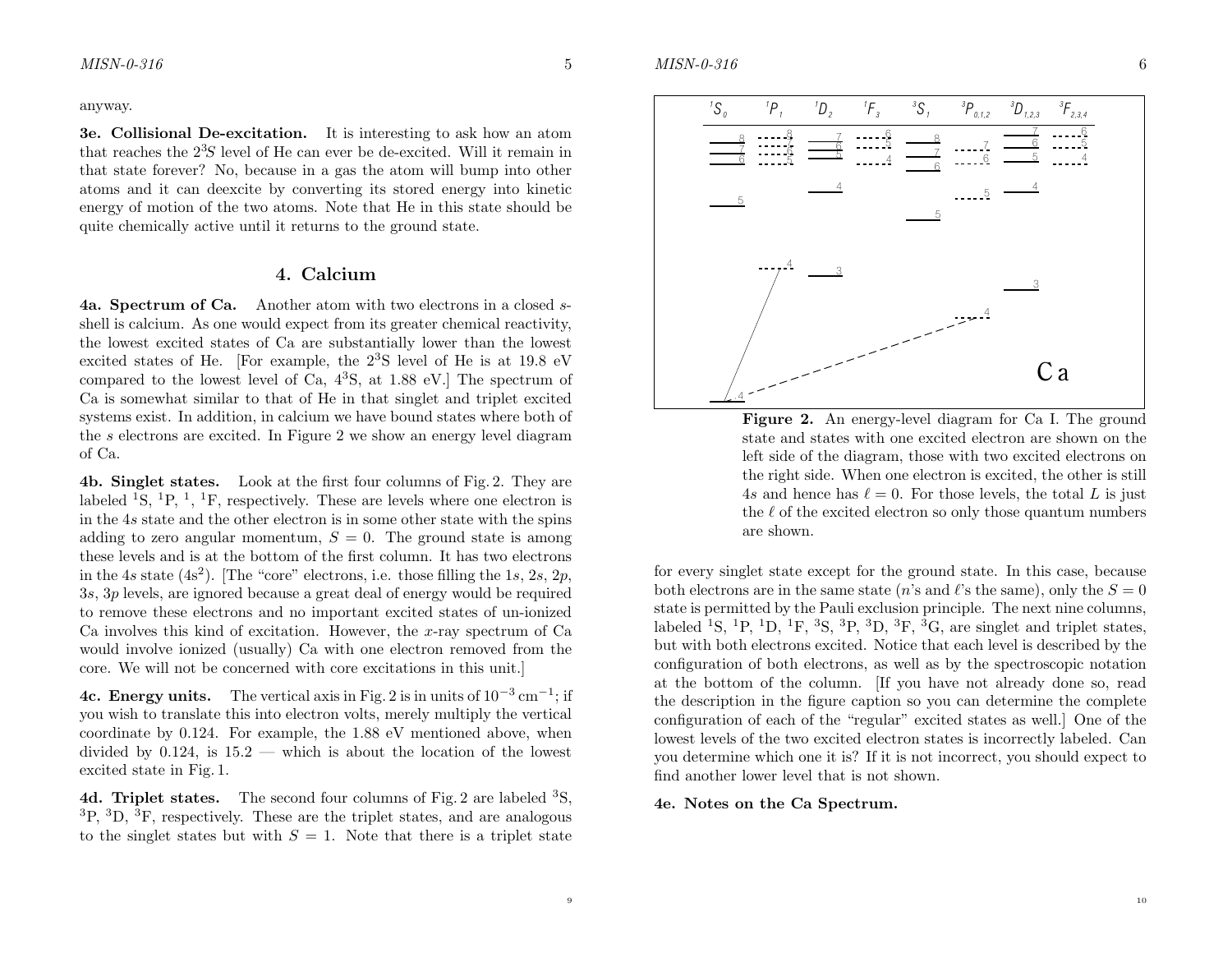# PROBLEM SUPPLEMENT

Note: Problems 5 and 6 also occur in this module's *Model Exam*.

- 1. Make a rough sketch of the lowest excited energy level you would expect to find for Be (ground state is  $1s^22s^2$ ).
- 2. Two electrons are in the  $2p3d$  configuration. In what spectroscopic states would you expect these to be found?
- 3. Show the allowed transition you expect on your diagram for problem (1).
- 4. A two valence electron atom is in the  ${}^{3}D_1$  state. From which of the following configurations could this state have been formed?
	- a. 2s2p
	- b. 3d3p
	- c. 5g3p
	- d. 3d4d
	- e. 2p3p
- 5. Two electrons are in the 4d5<sup>p</sup> configurations. What are the possible spectral terms that can be formed from this state? Give complete descriptions, including the J value.
- 6. Sketch the energy levels (single excited electron) for Sr. The ground state configuration is  $5s^2$  and all lower are levels filled.
- a. Note that some two excited electron states have energy higher than the ionization energy of the atom. These states can decay by ionization; i.e., by ejecting one electron and having the other electron return to the ground state.
- b. Note that in columns where more than one J-value is indicated, each level actually is <sup>a</sup> multiplet of three levels. This splitting is too small to be shown.
- c. Note that the lowest two excited electron levels must have at least one electron in either the  $4p$  or  $3d$  level because these lie substantially below the next (5s) possible level. In fact, the lower two electron levels are found to have both electrons in one or the other of these two levels.
- d. The  $S = 0$  selection rule is not absolute so that just as in He a low lying triplet level makes <sup>a</sup> radioactive, (i.e., emitting <sup>a</sup> <sup>p</sup>hoton), transition to the ground state.
- e. How many  $4p^2$  states do you find? What is their total L? Should there be more  $L$  values?
- f. Are the triplet levels generally below the equivalent singlet levels in Ca?

## Acknowledgments

The author would like to thank Project PHYSNET for assistance in putting this module into final form. Preparation of this module was supported in part by the National Science Foundation, Division of Science Education Development and Research, through Grant #SED 74-20088 to Michigan State University.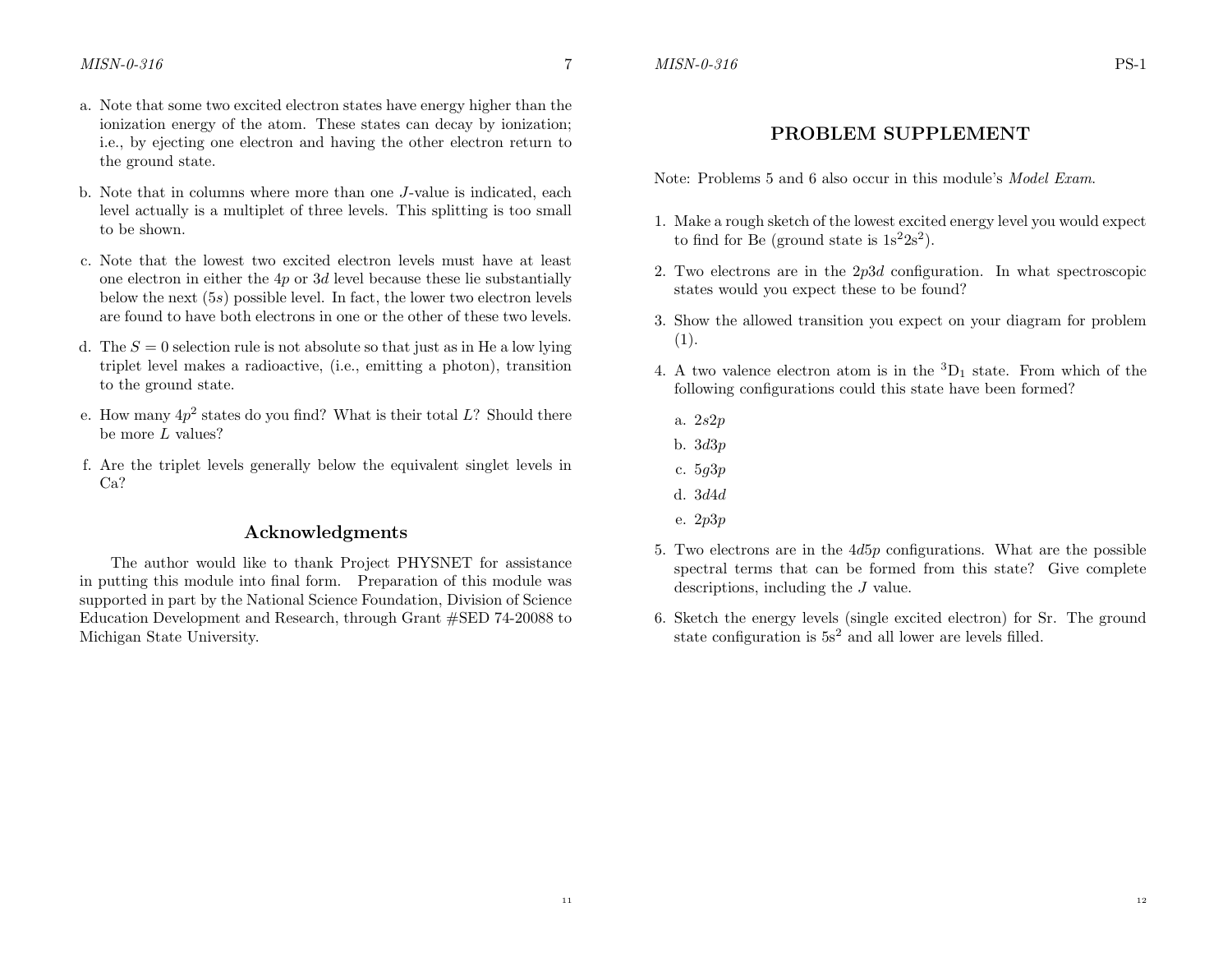#### Brief Answers:



Note the order of levels. We expect the general order of levels of low lying states to be given by the generalized level diagram of Unit 318. Also, we would expect on experience the triplet to lie below the corresponding singlet levels somewhat. We might expect, on the basis of experience with Ca, some two excited electron levels. In truth, we expect them to be split into singlet and triplet and somewhat split in energy, depending on the  $L$  value of the state, but without firm guidelines we have simply drawn these as <sup>a</sup> single levels with configuration labeling.

2. 
$$
\ell_1 = 1
$$
,  $\ell_2 = 2 \Rightarrow L = 1$ , 2, 3 and  $s_1 = s_2 = \frac{1}{2} \Rightarrow S = 0$ , 1.

so we have  ${}^{1}P, {}^{1}D, {}^{1}F, {}^{3}P, {}^{3}D, {}^{3}F.$ 

And, if we wish to consider the problem of total J, we have  ${}^{1}P_{1}$ ,  ${}^{1}D_{2}$ ,  ${}^{1}F_{3}$ ,  ${}^{3}P_{0,1,2}$ ,  ${}^{3}D_{1,2,3}$ ,  ${}^{3}F_{2,3,4}$ .

3. See figure in Problem (1) answer. We would suspect that it would be possible to find a spectral line from the  $2s2p$ <sup>3</sup>P state to the ground state in analogy with Ca and He. However, it does violate  $\Delta S = 0$ , so we leave it out.

4. b, d, <sup>e</sup>

5.  ${}^{1}P_{1}$ ,  ${}^{1}D_{2}$ ,  ${}^{1}F_{3}$ ,  ${}^{3}P_{0,1,2}$ ,  ${}^{3}D_{1,2,3}$ ,  ${}^{3}F_{2,3,4}$ .

6. First, write down the relevant part of the diagram from MISN-0- 318 :



From the above diagram we can construct:



Note that the configuration of the excited electron is shown. The triplet leveles are slightly lower than the singlet ones. Spectroscopic notation is across the top.